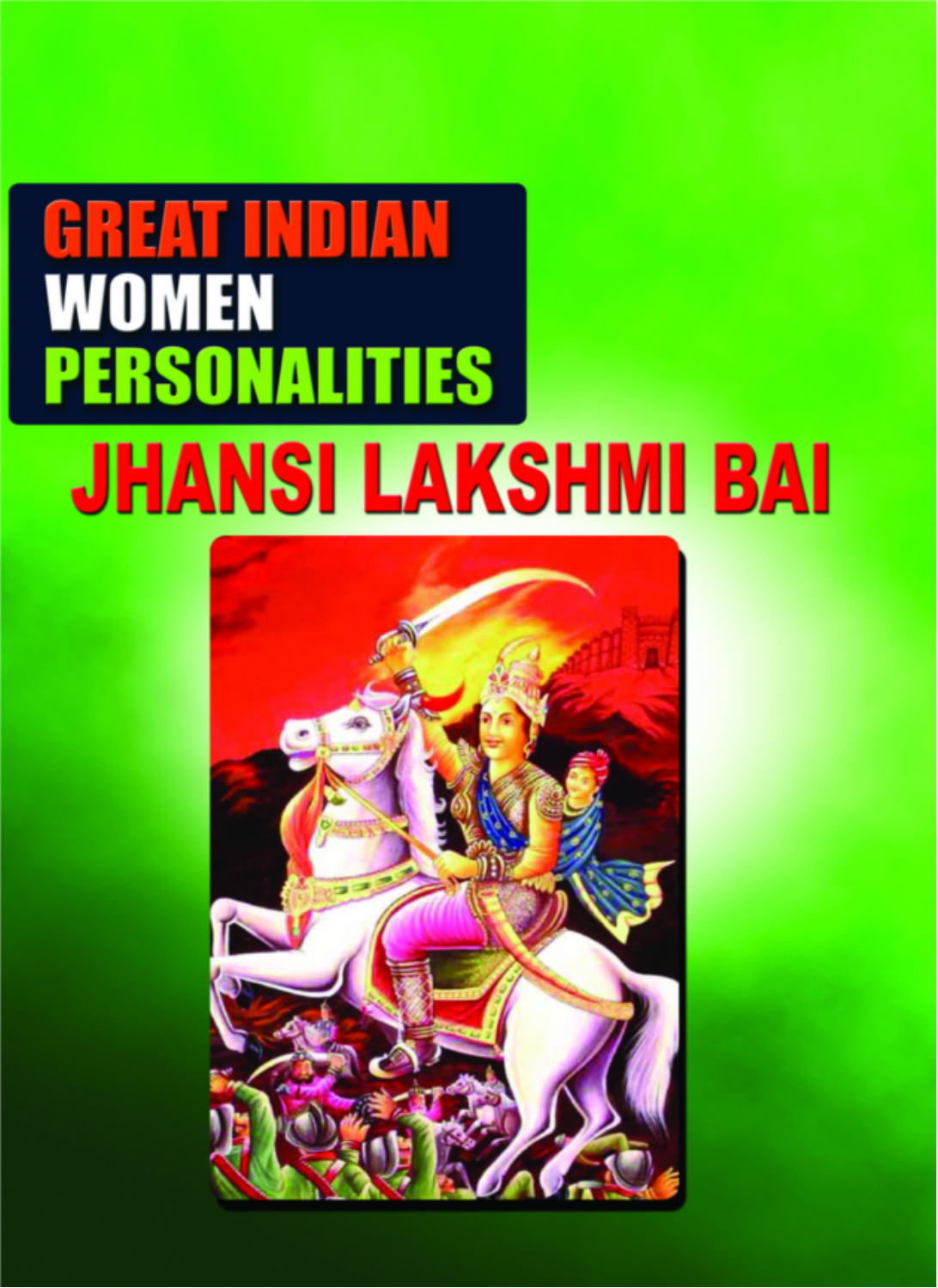## **JHANSI LAKSHMI BAI**

### **Introduction**

Our country became independent by the sacrifices of many great people. Famous leaders like Mahatma Gandhi carried on the struggle for freedom. Finally



the British had to grant freedom to our country and leave it. Even before these leaders, many heroes fought for our freedom. Of those struggles, the First War of Independence of 1857, stands out prominently.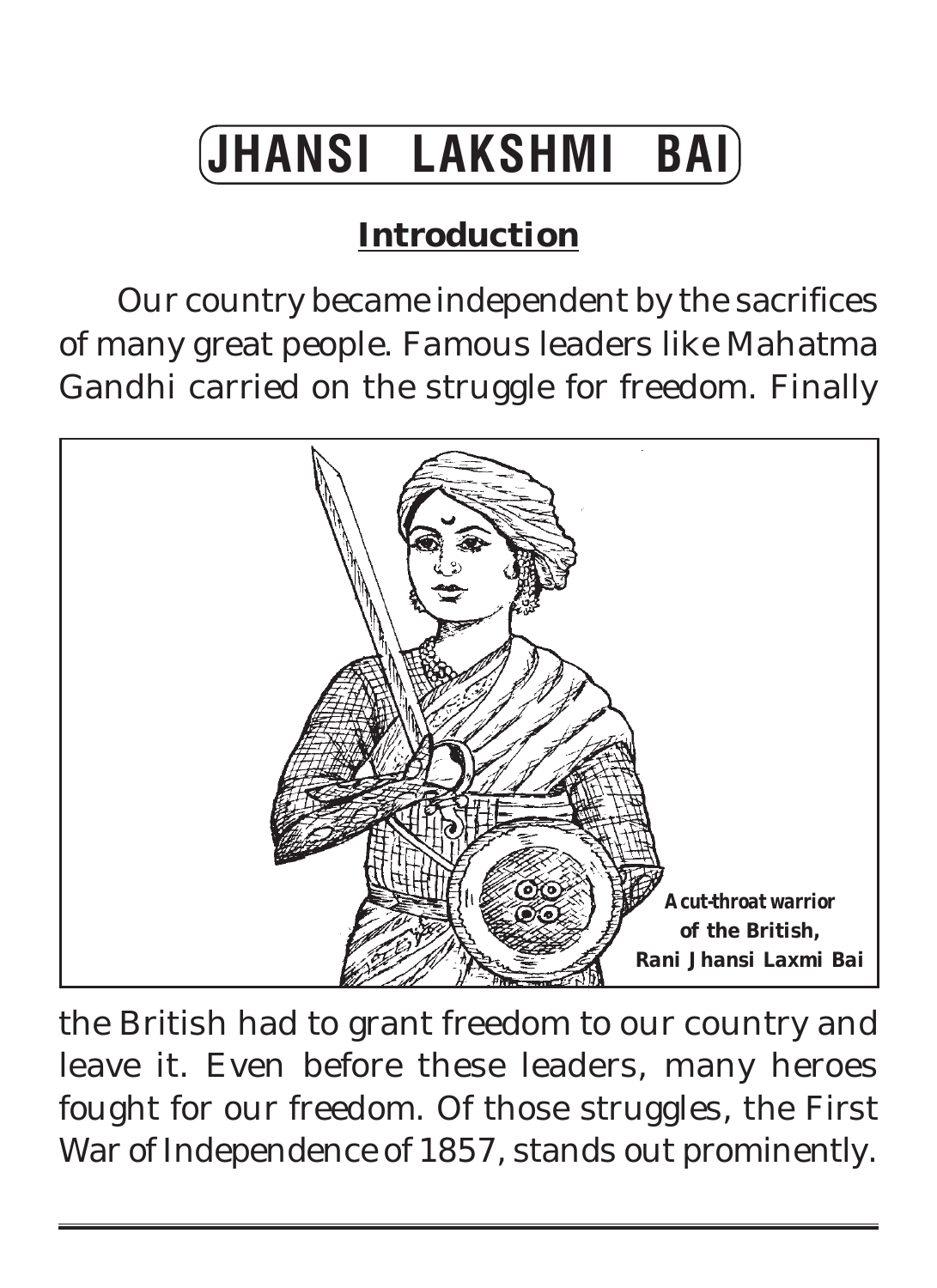**JHANSI LAKSHMI BAI**

During the First War of Independence, many patriotic heroes sacrificed their lives. Of them, Lakshmi Bai, the Queen of Jhansi is the most prominent one. Her life makes us all proud and inspires us.

#### **Historical Background**

Before appreciating the great sacrifice made by Lakshmi Bai, we should know the conditions in our country at that time. By the time Lakshmi Bai entered the battle for freedom, the East India Company of England had settled down in India on business for about a hundred years. Their main aim was to get hold of our abundant natural resources and to profit by utilising them. At first they bowed before the ruler of country. They presented precious gifts to them and begged for permission to carry on trade in our country. They praised the kings and tickled their pride. They obtained lands from them and constructed godowns to store their goods.

They took advantage of the fights between the various rulers. They promised both financial and military help to one or the other side and thus started interfering in the affairs of the rulers.

**4**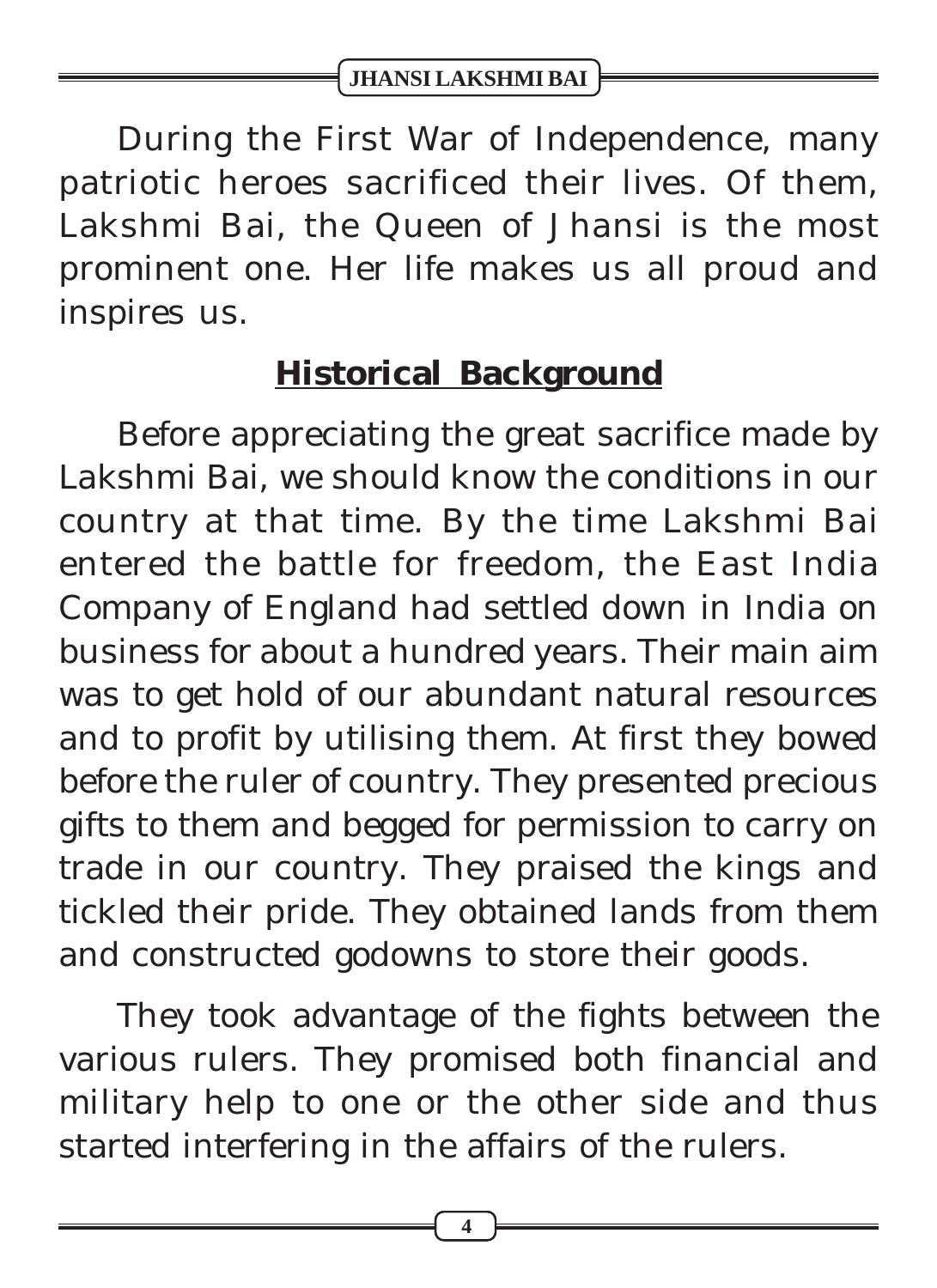#### **JHANSI LAKSHMI BAI**

Many people came to our country, settled down here and had merged into our social stream and became Indian citizens. But the British were an exception to this. Without merging into our social and cultural life, they became our rulers for the first



time in the history of our country. A king or a Queen residing in a country far off at five thousand miles ruled our country. Their administrative set up thoroughly changed the Indian society.With it they developed a desire for setting up their own rule and by it their violence against the Indians went on increasing.